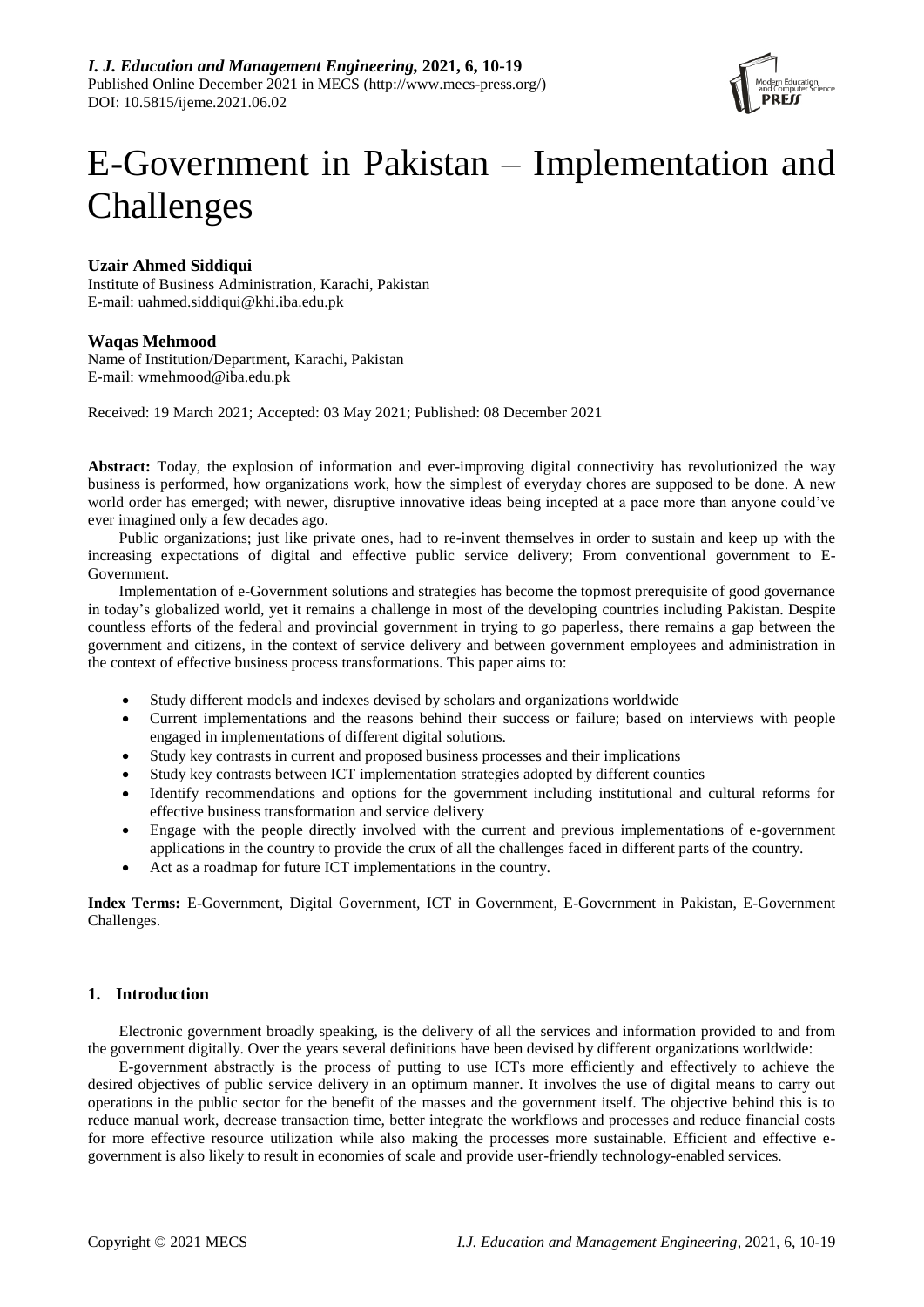Table 1. E-government accepted definitions

| <b>Definition</b>                                                                                                                                                                                                                                                                                                                                                                                                                                                                                                                                                                                                                                                                                                                                                                                        | <b>Source</b>                              |
|----------------------------------------------------------------------------------------------------------------------------------------------------------------------------------------------------------------------------------------------------------------------------------------------------------------------------------------------------------------------------------------------------------------------------------------------------------------------------------------------------------------------------------------------------------------------------------------------------------------------------------------------------------------------------------------------------------------------------------------------------------------------------------------------------------|--------------------------------------------|
| "E-government can thus be defined as the use of ICTs to more effectively and efficiently deliver government<br>services to citizens and businesses. It is the application of ICT in government operations, achieving public ends<br>by digital means. The underlying principle of e-government, supported by an effective e-governance institutional<br>framework, is to improve the internal workings of the public sector by reducing financial costs and transaction<br>times to better integrate workflows and processes and enable effective resource utilization across the various<br>public sector agencies aiming for sustainable solutions."                                                                                                                                                   | United Nations (2020)<br>$\lceil 1 \rceil$ |
| "E-Government refers to the use by government agencies of information technologies (such as Wide Area<br>Networks, the Internet, and mobile computing) that can transform relations with citizens, businesses, and other<br>arms of government. These technologies can serve a variety of different ends: better delivery of government<br>services to citizens, improved interactions with business and industry, citizen empowerment through access to<br>information, or more efficient government management. The resulting benefits can be less corruption, increased<br>transparency, greater convenience, revenue growth, and/or cost reductions."                                                                                                                                                | The World Bank (2015)<br>$\lceil 2 \rceil$ |
| "Use of new information and communication technologies (ICTs) by governments as applied to the full range of<br>government functions. In particular, the networking potential offered by the Internet and related technologies has<br>the potential to transform the structures and operation of government."                                                                                                                                                                                                                                                                                                                                                                                                                                                                                            | OECD (2012) [3]                            |
| "Uses digital tools and systems to provide better public services to citizens and businesses. Effective e-<br>Government can provide a wide variety of benefits including more efficiency and savings for governments and<br>businesses, increased transparency, and greater participation of citizens in political life. ICTs are already widely<br>used by government bodies, as it happens in enterprises, but e-Government involves much more than just the<br>tools. It also involves rethinking organizations and processes and changing behavior so that public services are<br>delivered more efficiently to people. Implemented well, e-Government enables citizens, enterprises, and<br>organizations to carry out their business with government more easily, more quickly and at lower cost" | European<br>Commission<br>$(2019)$ [4]     |

Generally, utilizing ICT is regarded as a solution-oriented approach, however, in making this statement especially in the context of the developing world, a one-dimensional perspective is presented which ignores the challenges associated with its implementation and utilization. The challenges associated with it include organizational structures, the culture, types of leadership, and its willingness to accept these changes. It also involves lack of financial resources, unskilled labor, resistance to moving from traditional methods to more progressive methods that reduce human interaction, resistance towards collaboration and integration within teams. For effective utilization of ICT for egovernance, it is important to address these challenges beforehand, so that a seamless transition towards e-governance can take place. This paper aims to understand and analyze the issues and challenges involved in the application of egovernance in a third-world country and how the opportunities available can be put to use to improve public service delivery.

In Pakistan, no formal model of an E-Government is present as of yet, the provincial and local government despite having a national digital strategy on paper, are working in silos. Technology boards in all the provinces do not understand the need for government to act as a single digital organism. This paper aims to analyze the international models and metrics for internationally present to signify the need for an E-Government and propose recommendations extracted from the interviews of people directly involved with digital government solutions nationwide.

# **2. Terminology**

#### • *G2G (Government-to-Government)*

Government to Government sector covers the interactions between government departments. The G2G communication can be between local or provincial governments and the information exchanged by the government of a country to the government of other countries.

#### • *G2B (Government-to-Business)*

This deals with the interactions and exchange of information and services between government agencies and private businesses. Corporate organizations worldwide are continuously adapting to the ever-changing digital landscape and implementing digital commerce solutions which save their costs and improve transparency and control Similarly, the transactions between businesses and government should also be automated and digitized which helps businesses and government both, and in effect the private and public service deliveries are synergized and improved for the public. Some samples of G2B solutions implemented worldwide are:

- e-Tender Box (ETB) system Developed in the urban center
- e-Procurement Program developed in the city
- Finance and support for your business developed in the UK
- $IRIS developed by FBR for tax-related correspondence [5]$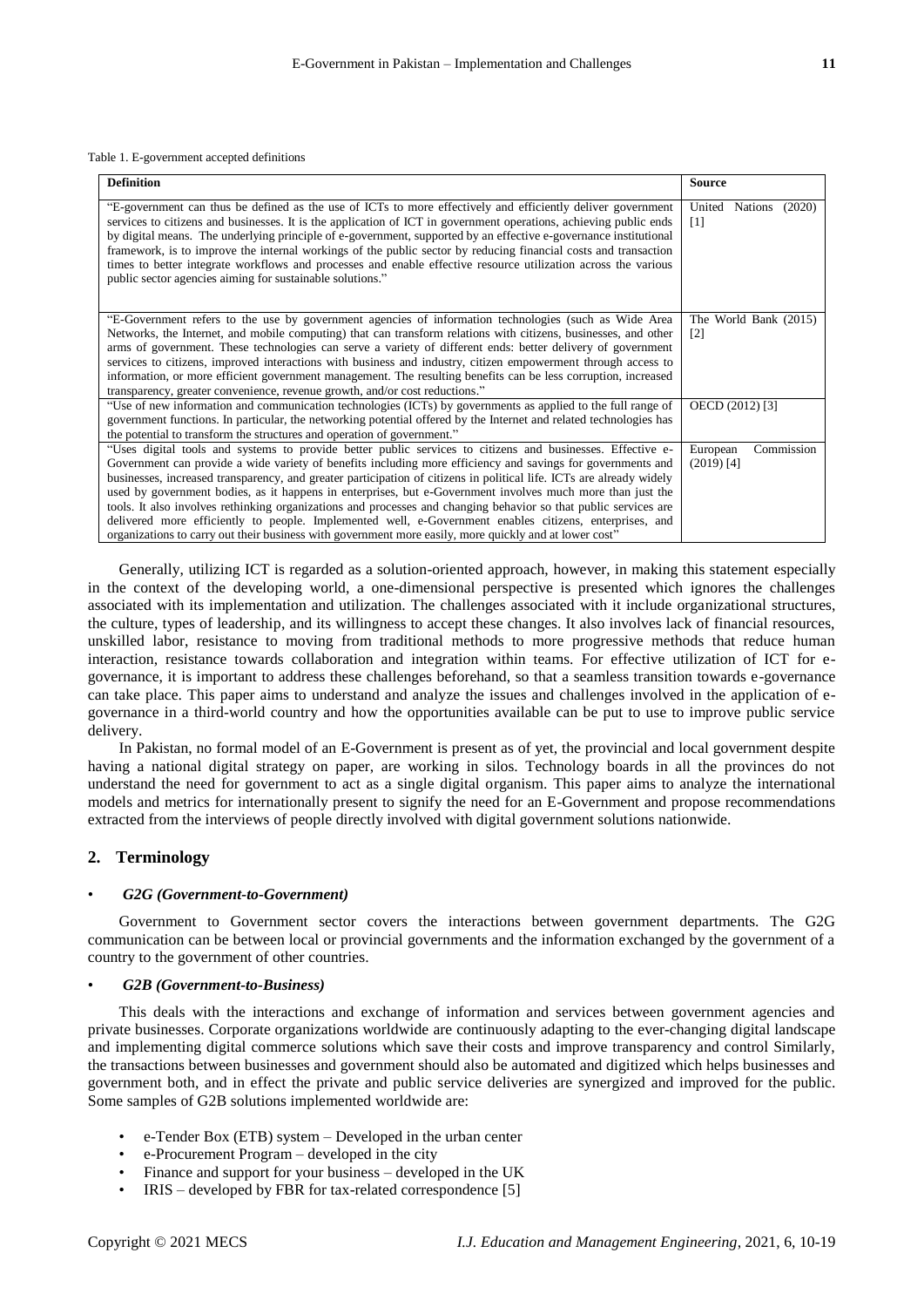### • *G2E (Government-to-Employees)*

This covers the exchange of information and the services required for a department to be operational, they are between the government and its employees. The payroll and all services that are used by the employees of a government department to carry out operational tasks fall under this category.

# • *G2C (Government-to-Citizens)*

This category includes all the relationships and correspondence between the government and citizens. The aim is to enable citizens and governments to reach out to each other for any interaction one way or two way, required using electronic means. The interactions can range from anything related to service delivery like requesting for any welfare obligations on the government, to services that are required by the government for regulatory or licensing for compliance. Some examples of already established G2C services in Pakistan are:

- Job portal for online applications of government jobs
- Registration and renewal of Computerized national identity card
- Visa application service
- Allowing of payment of fines online
- Water, gas, electricity, and other utility bills payments
- Paying excise taxes for vehicles
- Filing and submitting Income and sales tax online
- Biometric Electronic Voting

### • *Transformational government*

The term transformational government [6] is commonly used to denoting the most effective possible level of what e-government can achieve:

- 1. *Presence:* Online presence of the government with information available online
- 2. *Interaction:* Interaction and exchange of information between government departments and citizens
- 3. *Transaction:* Payments done online without any hassle
- 4. *Transformation:* The business processes are changed to be more compatible with the current digital frameworks, hence making them more efficient

### • *E-governance*

"E-government should enable anyone visiting a city website to speak and interact with city employees via the web with graphical user interfaces (GUI), instant messaging (IM), study government issues through audio/video presentations, and in any rather more sophisticated than a straightforward email letter to the address provided at the site".

In essence "The enhanced value for stakeholders through transformation" and "the use of technology to bolster the access to and delivery of state services to search out citizens, business partners and employees". [7]the foremost target should be on:

"The use of data and communication technologies, and particularly the web, as a tool to know better government. The use of knowledge and communication technologies altogether facets of the operations of a government organization. The continuous optimization of service delivery, constituency participation, and governance by transforming internal and external relationships through technology, the web, and new media."

### • *Non-internet e-government*

When the term e-government is heard, intuitively the use of the internet comes into mind, but a lot of non-internetbased forms of governments are also operational. They utilize non-internet electronic sources like telephone, fax, PDA, SMS messaging, MMS, and local wired and wireless networks, tracking systems, RFID, Bluetooth, and other technologies. If the infrastructure is capable enough and used correctly, e-government without the internet can be just as effective.

# **3. Literature Review**

### • *Evolution from traditional governance methods to e-governance*

Evolving from traditional methods of governance to electronic processes is likely to have a huge impact on the function of the government. Along with making life easier for government servants, it will also result in more effective communication between the government and the common man. In their paper on switching to e-governance, Mahmood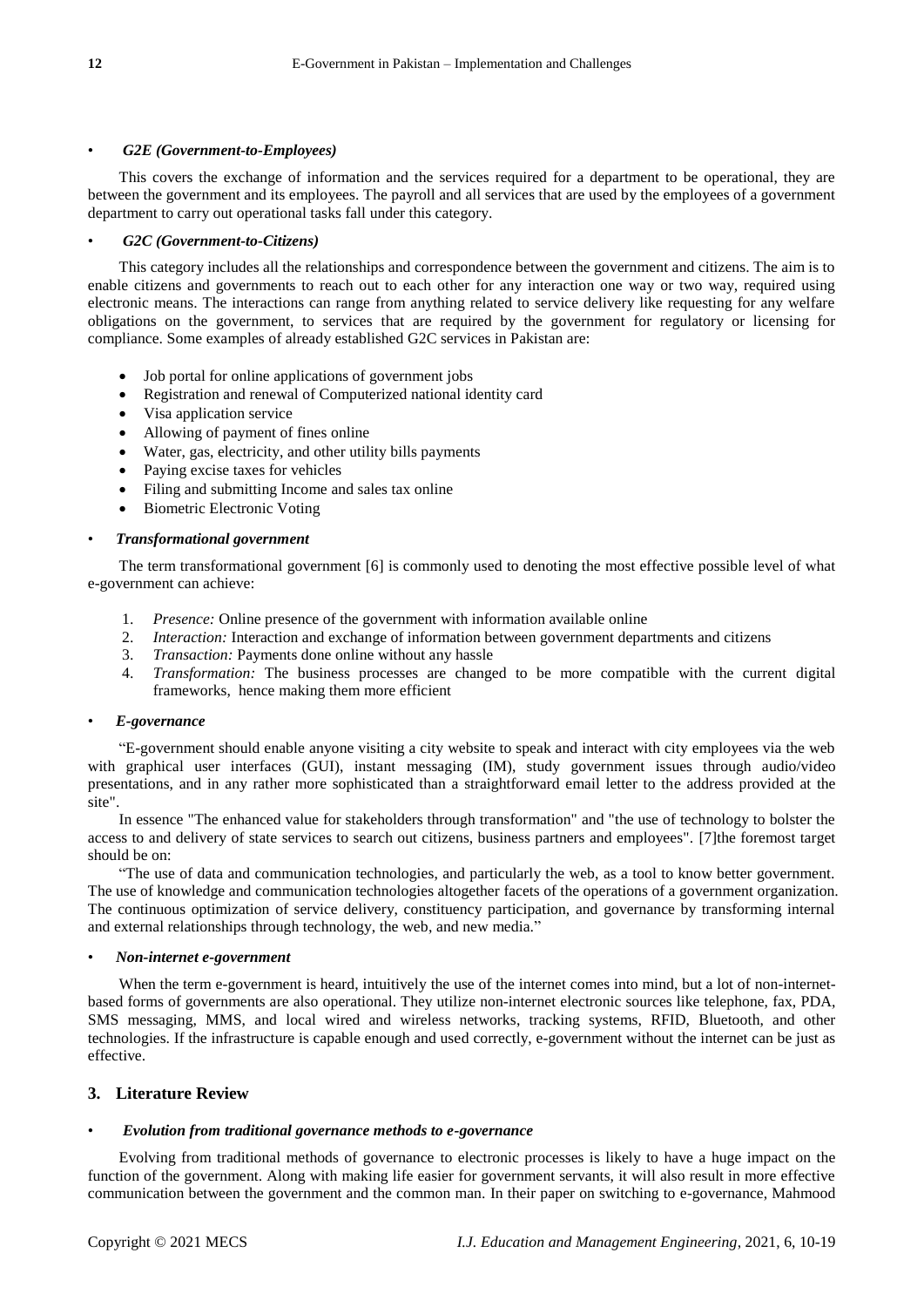and Nayyar argue that the purpose of switching to e-government processes is not only to make service delivery more efficient but also to encourage disruption through technology at the highest levels of governance, which also results in the most complex of problems that need to solved [8]. Navigating through these problems successfully will not only send a very strong message with regards to the government's competence, but it will also push organizations to work towards introducing new technical skills for improving service delivery, democratic processes, and capacity building which provide strength and support to the Government policies.

The current era of digital transformation demands that governments around the world adopt e-government solutions to keep up and survive. Governments of developing countries are increasingly moving towards the use of technology to improve service delivery. What has become a norm in the developed world is still a daydream in the developing world. However, these third-world countries are realizing that the benefits of making this evolution lie in better service delivery along with greater transparency and accountability of government functionaries while also helping the government ensure the provision of services at only a fraction of the resources that would be needed if the same services were to be delivered by conventional ways. [9].

#### • *Factors involved*

With the advent of time, many developing countries are moving towards e-governance, with a number of them being in their initial stages. How well do they fare in their efforts depends largely on how do their citizens respond to these reform activities that are likely to change the landscape of governance and are considered to be a big step in the field of public service delivery. However, the success of these initiatives will depend on several factors which include the ease of use, its utility, credibility, safety, and its relative advantage. Deakins and Dillon argue that the success of these initiatives depends heavily on the trust factor and how much do citizens trust such initiatives concerning their security and privacy issues [10]. In a survey carried out to measure the extent of the success of e-government initiatives and how well have citizens utilized the platform and have trusted upon it, it was deduced that it's a spiral where the more citizens use such platforms, the more trust they'll be able to build but to start also, they'll need a minimum level of trust with regards to their privacy. This can be worked upon by providing a user interface that the visitors find engaging and gives an authentic look and is easy to use. [11]

How well people adjust and adopt technological advancements varies from culture to culture. The argument that backs this statement is given by Evans and Yen who assert that e-governance should be practiced in a manner that the freedom and integrity of individuals, society, and their cultural heritage is maintained [12]. A study to fare the differences between the adoption of e-government processes in developed and developing countries was conducted, which further endorsed the cultural argument especially in the developing countries where culture plays a significant role in the use of e-government services by the citizens. This argument held especially true in those societies where there was a strong inclination towards religious beliefs, a factor that didn't affect the adoption so much in developed countries. Another study carried out concluded that in cultures where individualism or collectivism is prevalent, its chances of affecting the adoption of IT, and e-government services specifically, are very likely. The authors talk about how in societies with collectivist tendencies, relationships between people are strong and long-lasting and overlap between work, family, and friendship. Thus, as the growing utilization of IT services decreases chances for face-to-face interaction, it can be said that these are to be accepted in a relatively easier manner, being quicker, by individualistic societies as compared to collectivistic societies Chen et al [13].

Baker and Bellordre talk about the lack of awareness about technology and the benefits associated with its use [14]. To convince citizens to put to use the technological advancements, it is necessary to make them understand its value and utility. The lacking of these factors is what acts as a barrier in its usage. This is especially prevalent amongst groups such as old age people, economically unprosperous, people with special abilities, and those belonging to cultures where there exists a practice of resistance in different forms, ranging from political to social. However, with the growing use of online banking in developing countries as well, people seem to be decreasingly resistant towards introducing technology interruptions in their lives, given that it provides benefit to them.

On the contrary, it is argued by Beynon-Davies that awareness about the available online services will not necessarily help with their take-up [15]. An example of this in Pakistan is the service of filing income tax returns online, which has not contributed towards improvement in the filing of tax returns. This is because even though the public is aware of it, they tend to not file their returns and hence keep their incomes hidden due to the issue of making money by illegal means or because of how state authorities selectively target these individuals. The reasons were that these services offered no benefit to the user in return.

In another study in Oman, interviews with private and public sector employees, with regards to the development and adoption of e-government services. It was found that several barriers exist to the take-up of e-government in Oman. These included lacking awareness, domain knowledge of IT, and the motivation to use it. Along with it, the lack of efforts from the suppliers to market their services, and the absence of formal rules contribute towards a lack of trust and confidence by the users, but the culture was observed to have little or no effect. [16].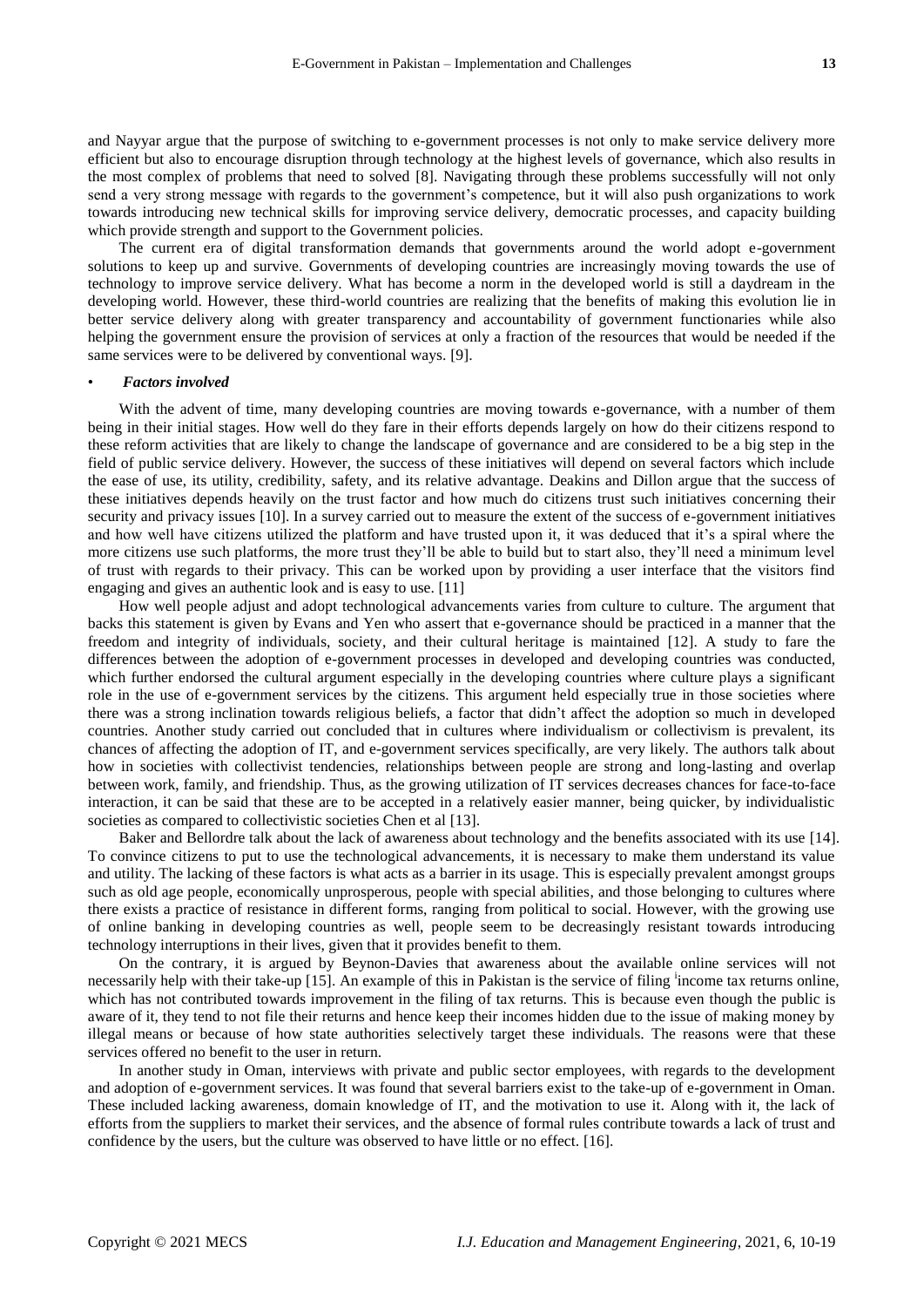# • *Measuring E-Government*

Each year, the Department of Economic and Social Affair in the United Nations publishes a survey report which studies the E-government ratings and indexes of all 193 nations recognized by the UN. Metrics have been defined by them for this purpose. The main ranking metric is EDGI (E-Government Development Index) which is a weighted average of 3 main components:

- Telecommunication Infrastructure Index (TII)
- Human Capital Index (HCI)
- Online Service Index (OSI)

TTI is an indicator of the state of the technological infrastructure of a country, calculated using 5 metrics; internet users per 100 citizens, mobile and landlines per 100 citizens, etc.

HCI is calculated using 4 components; Adult literacy rate, expected years of schooling in the country, mean years of schooling, and the gross enrolment ratio of the citizens.



Fig.1. Pakistan's EDGI in 2020

OSI is calculated by 100s of researchers from 60 countries and defines the overall online presence of the country and public services. [17]



• *E-government Index of Pakistan*

Fig.2. EDGI 2020 - Pakistan in region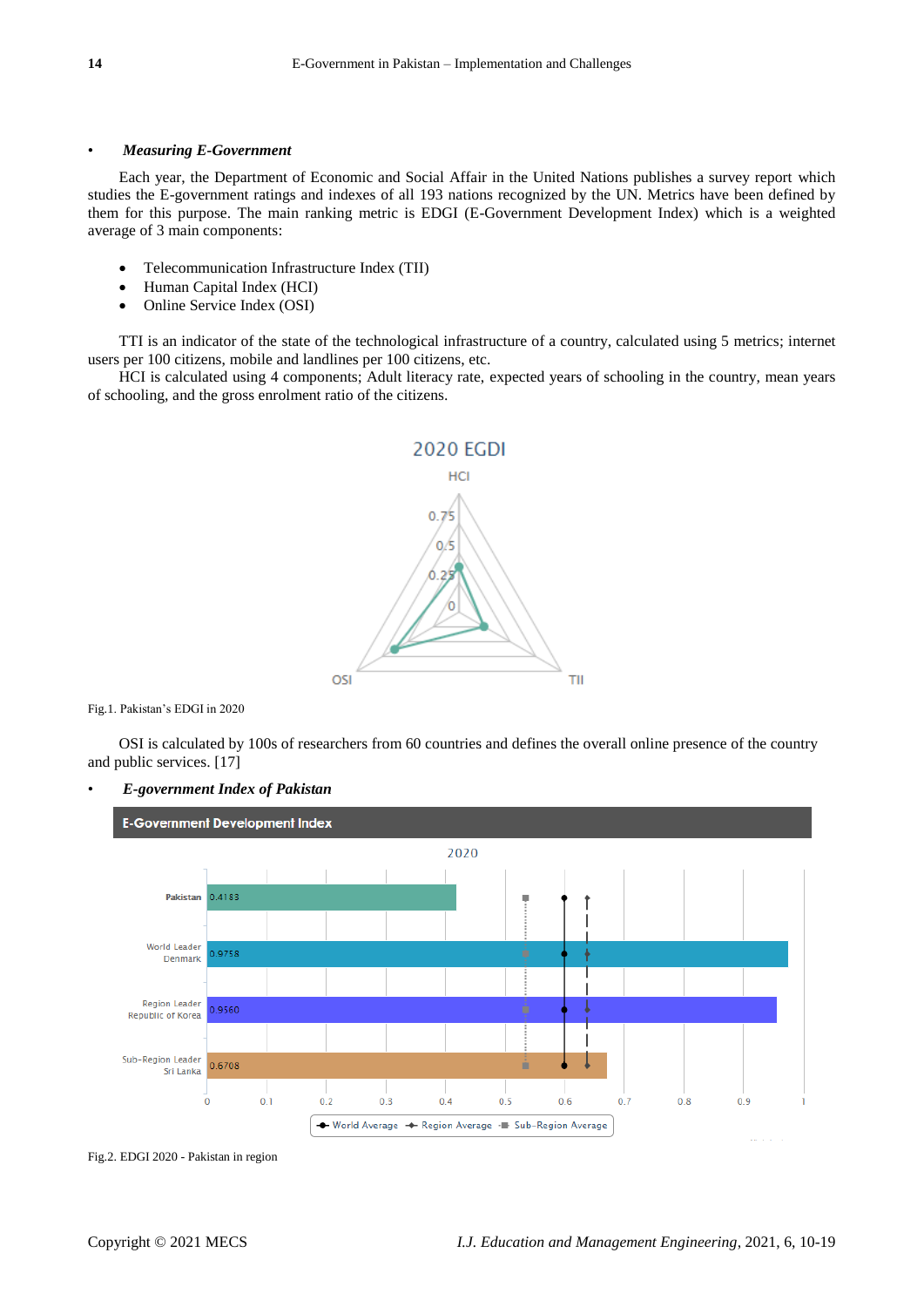Looking at the data from the 2020 UN survey [18] it can be seen that the lowest-scoring component for the country is the Telecommunication Infrastructure Index, which was also validated by the interviews conducted for this survey. Even though the Online Service index of the country is a little more than average because of the recent development of online services in the country, the effectiveness of the services remains a question.

Figure 2 shows the EDGI rating of the country about the world average and the rating of the current leader in the region. It was observed that while Pakistan is progressing in the context of worldwide developing countries, it is far behind in the local region.

Looking at historical data from the un survey, the rating and ranking of Pakistan were calculated since 2003. It was observed that even though visible progress of the country in the year 2020, with EDGI rating jumping to 0.4 after consistently being in the range of 0.2-0.3 for the last 17 years, the worldwide ranking of the country has fallen to 153. This further validates the observation that the country is underperforming in the current years and even after the visible progress it falls behind its peer countries because they are progressing at a rate that is much higher than Pakistan's.

Table 2. Historical EDGI ratings and ranking - Pakistan

| Year | Rank | Value   |
|------|------|---------|
| 2003 | 137  | 0.24749 |
| 2004 | 122  | 0.30418 |
| 2005 | 136  | 0.28358 |
| 2008 | 131  | 0.316   |
| 2010 | 146  | 0.27547 |
| 2012 | 156  | 0.28234 |
| 2014 | 158  | 0.25799 |
| 2016 | 159  | 0.25832 |
| 2018 | 148  | 0.3566  |
| 2020 | 153  | 0.4183  |
|      |      |         |

The data was collected from the UN E-Government Knowledgebase. [19] <https://publicadministration.un.org/egovkb/en-us/Data-Center>

# **4. Methodology**

This section describes the available research methods and justifies the ones chosen for this paper. The section is broken down into various parts starting from the discussion on the aim of the research, the research approach, the research strategy, and the methods used.

#### • *Research Purpose*

The paper, through separate research initiatives, sought to identify the e-government implementations or systems that are in place throughout the country and the challenges that the implementing agencies and the users face. The annual UN survey on the e-government [18] is used to show where the country stands currently in the global ranking with metrics that specify the different aspects of e-government. Furthermore, the takeaway from this paper is the recommendations for the implementing agencies and policymakers which are justified by the study done on the available frameworks and guidelines on the strategical implementations of e-government provided by originations worldwide. **EXAMPLE 12** THE TRANK THE VERTURE 10001122<br>
2003 303<br>
2003 2003 2012<br>
2008 212<br>
2008 1131 0.3163<br>
2010 2016 2018<br>
2010 2016 2018<br>
2010 2016 2018<br>
2018 2018<br>
2018 2018<br>
2019 2018 2018<br>
2020 153 2018<br>
2020 153 2020<br>
2020 15

The case studies of the countries that have been implementing e-government solutions and strategies based on these frameworks along with the relation of how the GDP of these countries has been affected over these years [20] emphasize the importance of the proposed recommendations. The correlation between real GDP growth to e-Government index can be a solid indicator of how crucial it is to start focusing and investing in e-government right away.

#### • *Research Strategy*

All the three main categories of research approaches differ significantly in terms of the purpose of the research, the questions asked and the problem the research is trying to address. We'll look over what the categories are to justify the approach used.

*Exploratory research:* This research approach is creative, where researchers try to seek insights into the nature of the problem, the possible alternative solutions, and all the variables associated with the problems and the proposed solutions. As the name suggests, it is highly flexible, mostly qualitative and unstructured.

*Descriptive research:* This type of research is mostly useful for getting deep insights into a problem. They may or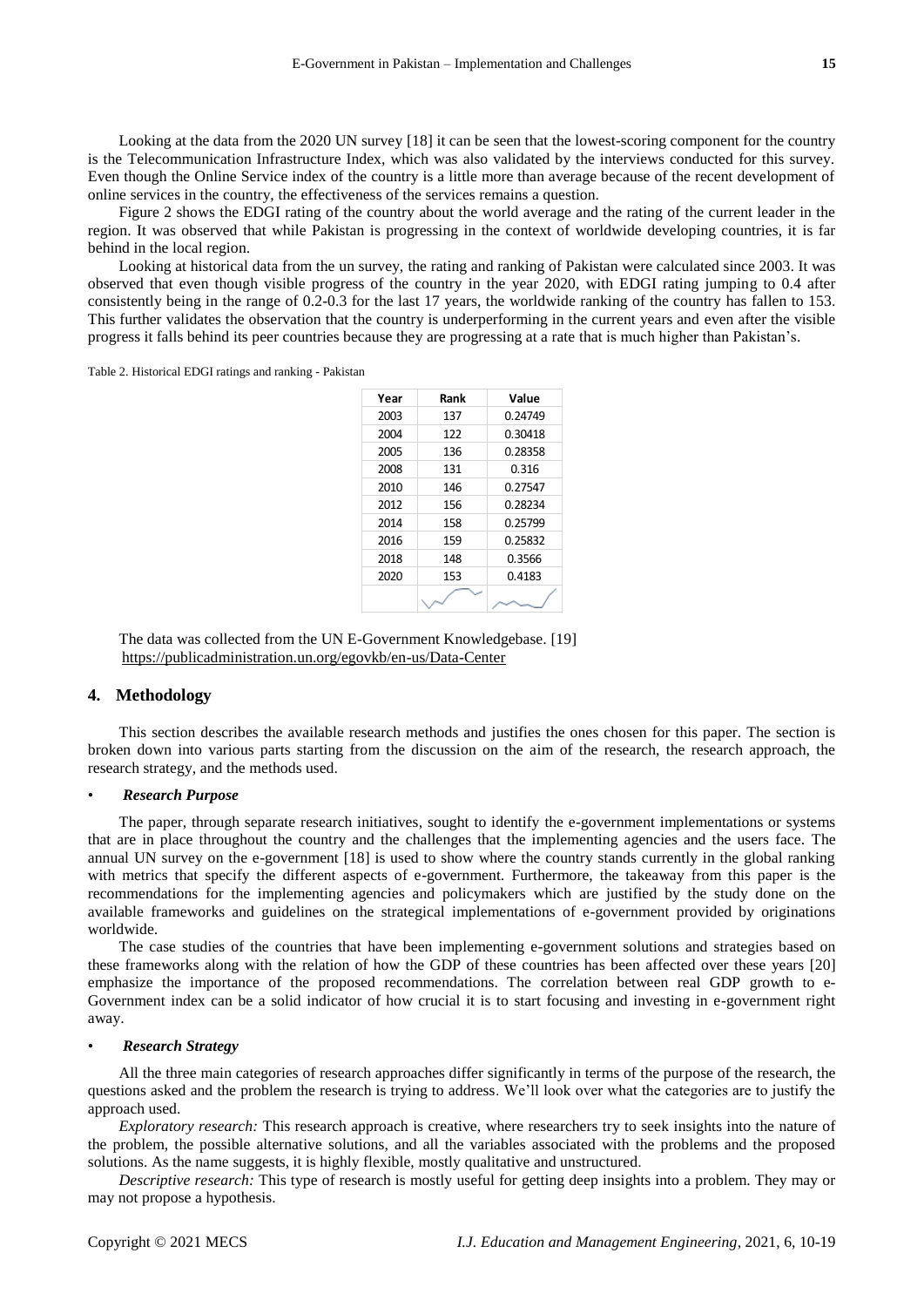*Explanatory research:* Only useful to show or prove the dependency or correlation of one or more variables to another. It is purely the explanation of some already established cause-and-effect.

The nature of our problem and the literature review makes it obvious that we use exploratory research for this paper. People directly or indirectly involved with the implementation of digital government solutions with basic knowledge of ICT and government policies are interviewed rather than a survey of a random sample of citizens. This will help in exploring the nature of the problem and coming up with solutions better than any other research strategy.

#### • *Research Approach*

Common research approaches are quantitative, qualitative, and mixed methods. [21] Which approach to take depends upon the researcher's knowledge of the subject, the type of research problem, and the type of data that is required to be collected; numerical, textual, or both. Going through the definitions of the approaches helped us justify the approach taken for this paper.

*Quantitative:* When the need is to quantify the data, this type is research is the most useful. It helps to define the relationship and correlation between measured variables with the intent of explaining or predicting. Quantitative research aims to collect and analyze data to derive objective meaning from collected data. "Quantitative researchers seek explanations and predictions that will generate to other persons and places. The intent is to establish, confirm, or validate relationships and to develop generalizations that contribute to the theory" [22]

*Qualitative Research:* Qualitative research is mostly useful for exploratory research with a holistic approach which ends in a discovery of a hypothesis. Typically, when the question is complex and collecting simple data cannot truly uncover anything useful, this approach is used. The participants usually describe their point of view and the results are therefore subjective. While there are a lot of methods for qualitative research, [22] recommended the following five methods;

- 1. Case studies,
- 2. Grounded theory,
- 3. Ethnography,
- 4. Content analysis, and
- 5. Phenomenological.

[23] described how all these methods cater to research questions of different nature.

*Mixed Methods:* With this research approach, the researcher combines incorporates different methods of collection and analysis of data from qualitative and quantitative research methodologies in a single research. - [21] The researchers may compile a questionnaire with close-ended questions to gather numerical data while conducting private interviews with open-ended questions to explore the qualitative opinion of the targeted segment.

The qualitative approach was chosen for the sake of this paper, because of the obvious lack of basic understanding of ICT implementations, their impact, and technology in general, in the people.

# **5. Findings and Discussion**

Interviews were conducted with employees working in the provincial governments and the federal government. For a better insight, it was emphasized that the employees be directly related to e-governance reforms in their respective departments. The focus of the interviews was on the issues, challenges, ongoing projects, implemented projects, and the long-term vision and strategy concerning e-governance reforms.

#### • *Issues and Challenges*

On questions related to issues and challenges, most of the respondents pointed out that internally, the issues faced were from the lower-level staff who resisted such kind of a change that would force them to move from their conventional methods of work to a more efficient method, largely due to their lack of knowledge regarding its benefits and their lack of ability to put IT equipment to use. This issue can be largely attributed to the low rate of literacy in the country which also has a direct bearing on the skill level of the employees in both the public and the private sector. Not being exposed to an environment that challenges traditional methods of practice, people tend to stick to the norm and hence are unable to adapt to new methods. This also has a lot to do with the lack of provision of education by the state which lacks resources to cater to all of its citizens. Consequently, it is the state that suffers from low levels of productivity and is unable to improve its economic condition, which can be termed as a spiral.

#### • *Lack of financial resources*

Moreover, the poor economic condition of people forces people to get involved in illicit means of making money to make ends meet. E-government reforms, if introduced, will reduce human interaction over time and automate business processes. This will lead to reduced levels of bribery at lower tiers of the government, affecting their illicit income, hence making them resist such a move.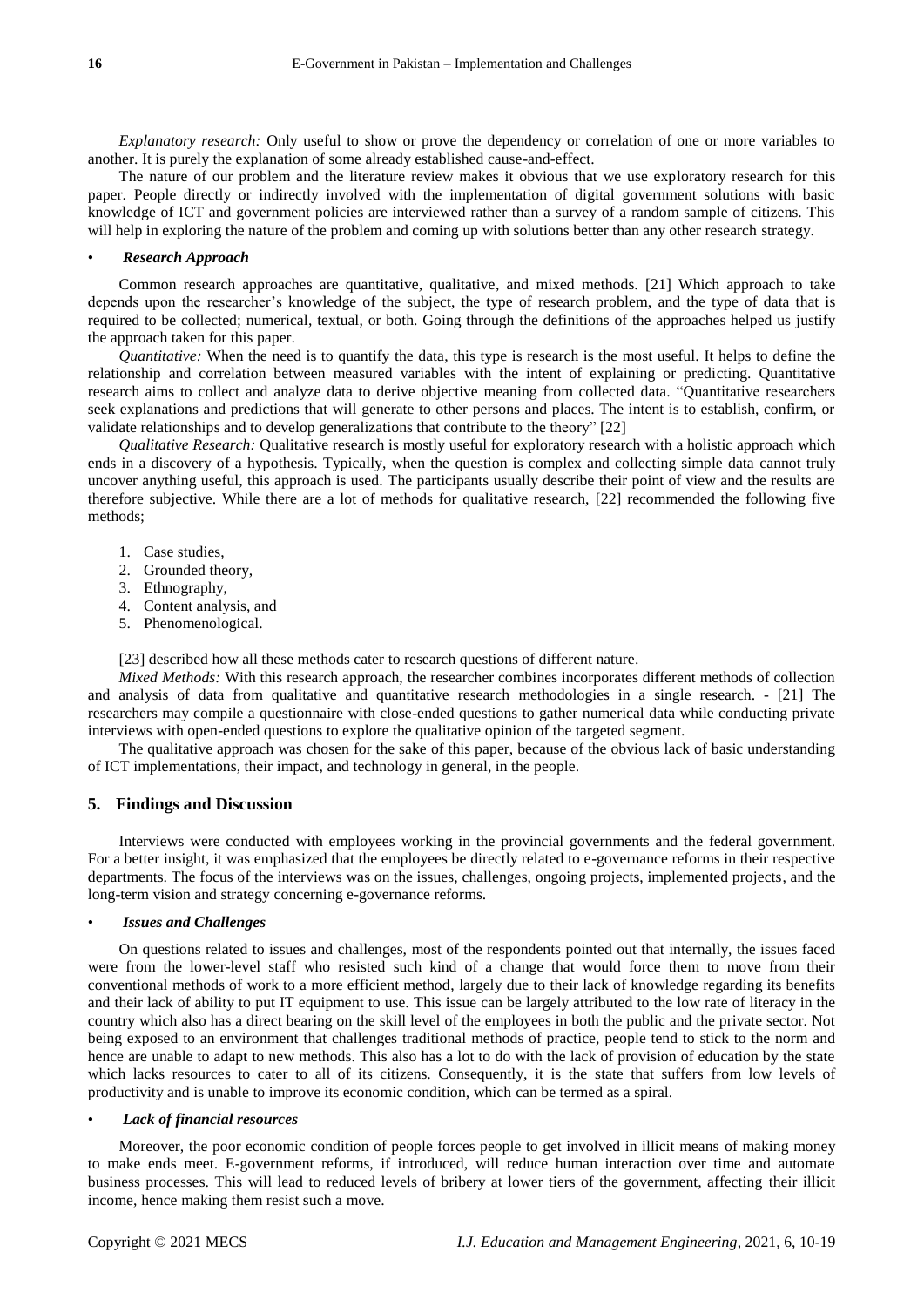Respondents from the federal government pointed out that an e-office system has been introduced in 31 out of 42 ministries by NITB to shift from manual to paperless electronic systems. The system enables the digital tracking of files and the archival and retrieval of files. A major issue faced in the implementation has been the lack of availability of funds to acquire the required infrastructure [24]**.**

#### • *Legacy Processes*

Respondents pointed out that even though digital solutions are being implemented countrywide, the business processes that they are mapped on aren't compatible with the digital world. The business processes used in the government sector are legacy and designed for paper-oriented environments and the solutions which are implemented are being mapped on the current processes without any changes in the processes themselves. This leads to inefficiency of the digital workflows and causes hurdles in the adoption and acceptance of the implemented ICT solutions. A major overhaul of the government business processes and a complete digital transformation are necessary for systems to work efficiently.

# • *Culture and Red-Tapeism*

As the famous saying in the digital transformation industry goes, "Culture beats strategy any day.". This is especially true in the public sector. Tedious paperwork and complex procedures are demanded by every government department for the most basic of operations. The current SOPs do no allow any operation to work without these requirements. Every information required for an operation is duplicated in every department and for every new operation because nothing is paperless. This opens up the doors for bribery, inefficiency, and loss of information. Even the government employees who are sincere cannot do anything about it because this is infused deep in all of the bureaucracy and the long line of approvals makes it harder for an operation to complete efficiently. Most of the digital solutions that are implemented fail because the people who use them want them to fail, because the culture demands that processes be a black box for the people outside of the system, and transparency would be an end to red-tapeism and bribery.

#### • *Lack of technical monitoring and auditing*

Respondents from almost all the provinces pointed out that the lack of technical measurement and auditing all over the country is a major issue and hurdle in the path of effective implementation of ICT solutions. Most of the ICT projects are developed by private contractors and there is no technical monitoring agency in place to measure the effectiveness and no metrics defined that adhere to the internationally accepted standards of ICT and E-Government implementations.

# • *Lack of Strategy and Policy*

Even though Pakistan's Ministry of Information Technology has published a Digital Pakistan Policy [25], the lack of seriousness of the policymakers, the lack of commitment and understanding of the people in charge, and the people implementing the strategies at the higher level is a serious issue for the country. The country lacks people in higher positions with an understanding of the digital dynamics and the importance of E-Government. This is because of the current bureaucratic structure which weighs years of experience more than technical knowledge and thus higher the post of an officer, most likely it becomes that the officer is from an age when computers were just calculators.

#### • *ICT infrastructure issues*

In the ministries where this has been implemented, the respondents reported issues such as that of internet connectivity which causes crashing of files and downloading issues. This prevents the communication and operation from being seamless and causes inefficiencies. Another issue reported is that of duplication of efforts which exists because the processing of files is carried out electronically as well as in hard copy. This decreases efficiency instead of increasing it since greater time is consumed to process files from both modes of communication. In one study, it was pointed out that Pakistan is at  $66<sup>th</sup>$  place in e-readiness in Asia only. [26]

The respondents further said that this process of electronic filing still hasn't gone beyond intra-department communication. To add to this, e-files cannot be accessed from home by any officer other than the department secretary, who might want immediate processing of the file however due to the lack of access, junior officers would be unable to do so.

To achieve the objective of a paperless government, inter-department communication at all levels of the government is essential. This will also result in the protection of the environment and a decreased import bill since less paper will be required most of which is imported into the country.

A centrally connected and capable network infrastructure is required if the provincial and local governments are needed to work in synergy with one another instead of working in silos, this can be achieved using a universal networking model country-wide. [27]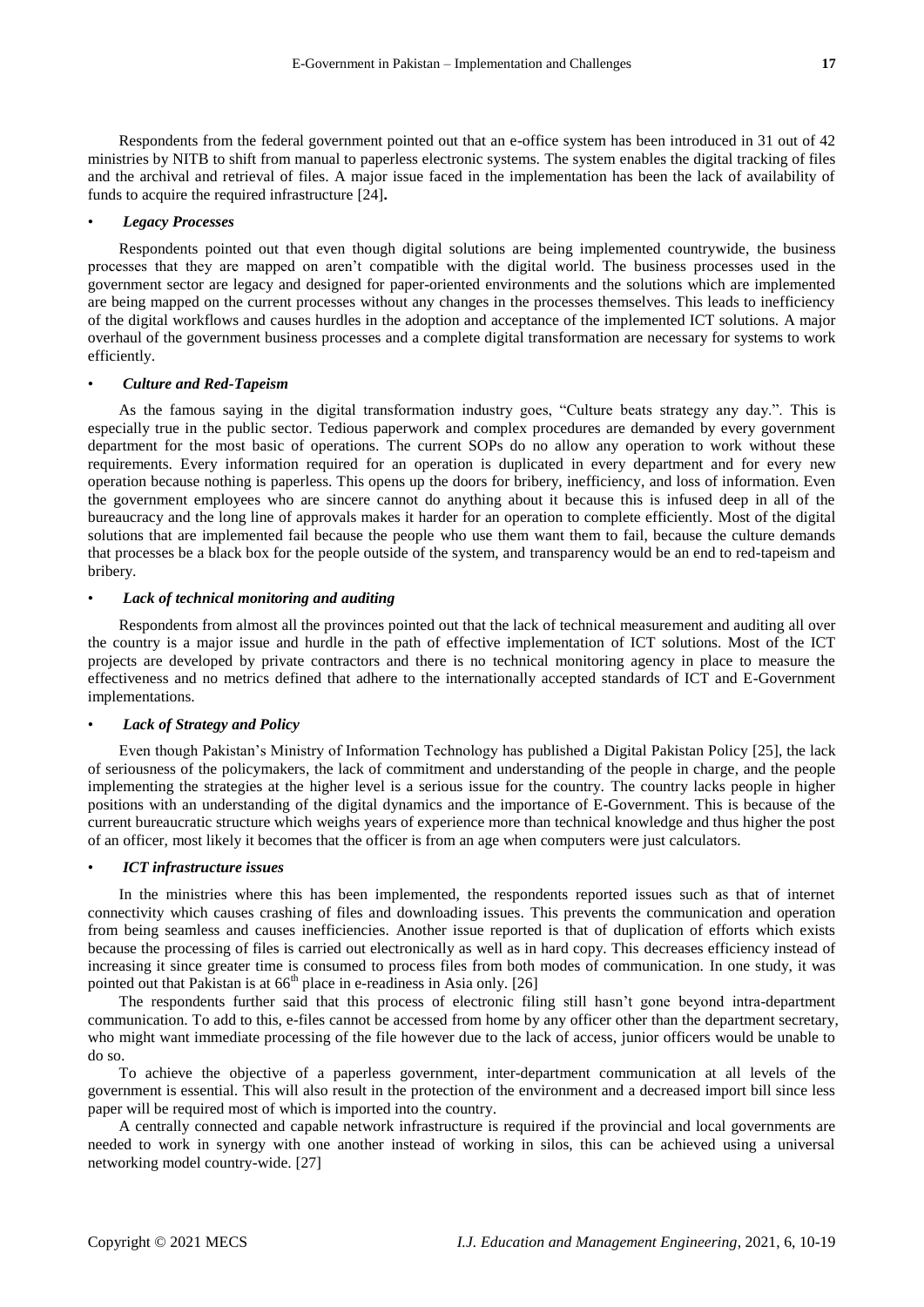#### • *Benefits*

It was deduced that the benefits can only be reaped if the integration is end-to-end and i.e., it incorporates all the departments. This will lead to reduced usage of paper and eventually, the practice of paperless government will prevail. The decreased usage of paper will not only make the processes more efficient but will also help us from making the environment worse off by cutting trees to produce papers. In the context of Pakistan, the reduced consumption of paper will lead to a fall in our import bill too since the paper in the country is imported.

Moreover, the implementation of e-government will allow for a more rigorous record-keeping, where all files could be saved and none lost. This will allow the government to keep as many records as possible, no matter how old they are. The only task in this would be to purchase space on the cloud which has also become a very common practice lately. The loss of files in the past has also been used to not expose corrupt practices. Once the practice of cloud computing is in place, it is also likely to lead to reduced levels of corruption in the government departments, leading to a lesser burden on the public exchequer and better utilization of funds.

# **6. Conclusion**

For a country like Pakistan, the  $21<sup>st</sup>$  century has brought with itself not just numerous challenges but several opportunities, too. With the advancement of technology, several opportunities can be found in the area of technology, however, the challenges faced by the country hinder progress in that area. While the research above suggests that the potential for change due to e-governance is massive in Pakistan, where the role of government is vital, the state faces challenges such as lack of funds, lack of awareness, resistance towards usage of technology, legacy systems, and high levels of human involvement which has become so much of a norm that moving away from such practices is resisted by the majority. However, if the move is made, the benefits can be far-reaching, in terms of increased efficiency, lower levels of corruption, reduced human interaction, better service delivery, and a more efficient and transparent system of governance.

It is clear that apart from tackling the issues mentioned in the findings section, A national strategy and policies on the governmental level are mandatory if any implementation needs to be effective and successful. A strategy that incentivizes the use of technology and penalizes the ones who discourage or misuse it. The other most important thing is to adopt an international model like the ones mentioned in this paper or any other that is tried and tested, with a regular audit of the progress using metrics defined by the UN.

At the current pace of the changing digital landscape of the world, if immediate measures are not taken for the rectification of issues identified in this paper, Pakistan will be left behind by miles in the race of digital governance and E-government. Not only that but it is mandatory for the survival of the country given the ongoing cyberwarfare [28]. More political will and organizational commitment are required at every layer, hard decisions have to be made if Pakistan is to stand at international forums and before the agencies responsible for public service delivery collapse completely.

#### **References**

- [1] United Nations, "UN E-Government Knowledgebase," December 2020. [Online]. Available: https://publicadministration.un.org/egovkb/en-us/about/unegovdd-framework. [Accessed December 2020].
- [2] THE WORLD BANK, "e-Government," 19 May 2015. [Online]. Available: https://www.worldbank.org/en/topic/digitaldevelopment/brief/e-government. [Accessed December 2020].
- [3] Organisation for Economic Co-operation and Development, "E-GOVERNMENT: ANALYSIS FRAMEWORK AND METHODOLOGY," OECD, 2001.
- [4] European Commission, "eGovernment & Digital Public Services," 27 September 2019. [Online]. Available: https://ec.europa.eu/digital-single-market/en/policies/egovernment. [Accessed December 2020].
- [5] FBR, "EASE OF DOING BUSINESS," FBR, 2020.
- [6] B. L. A. Mirium, S. F. Leif and J. R. G, "Introduction to the Transformational Government: Governance, Organization, and Management Minitrack," in 2016 49th Hawaii International Conference on System Sciences (HICSS), 2016.
- [7] Deloitte Consulting and Deloitte & Touche, "Public Sector Institute At the Dawn of e-Government: The Citizen as Customer," Deloitte Research, 2011.
- [8] K. Mahmood, . Z. Nayyar and H. M. Ahma, "Switching to Electronic Government through Transformational," Journal of Internet Technology and Secured Transactions, 2018.
- [9] S. H. Raja, "E-governance for a better Pakistan," 12 APRIL 2018. [Online]. Available: https://dailytimes.com.pk/226713/egovernance-for-a-better-pakistan/. [Accessed 29 December 2020].
- [10] E. Deakins and M. S. Dillon, "E-Government in New Zealand: The local authority prospective," The International Journal of Public Sector Management, vol. 15, no. 5, pp. 375-398, 2002.
- [11] M. Parent, C. Vandebeek and A. Gemino, "Building Citizen Trust Through E-government," Government Information Quarterly, vol. 22, no. 4, pp. 720-736, December 2005.
- [12] D. Evans and D. Yen, "E-government: An analysis for implementation: Framework for understanding cultural and social impact," Government Information Quarterlyy.